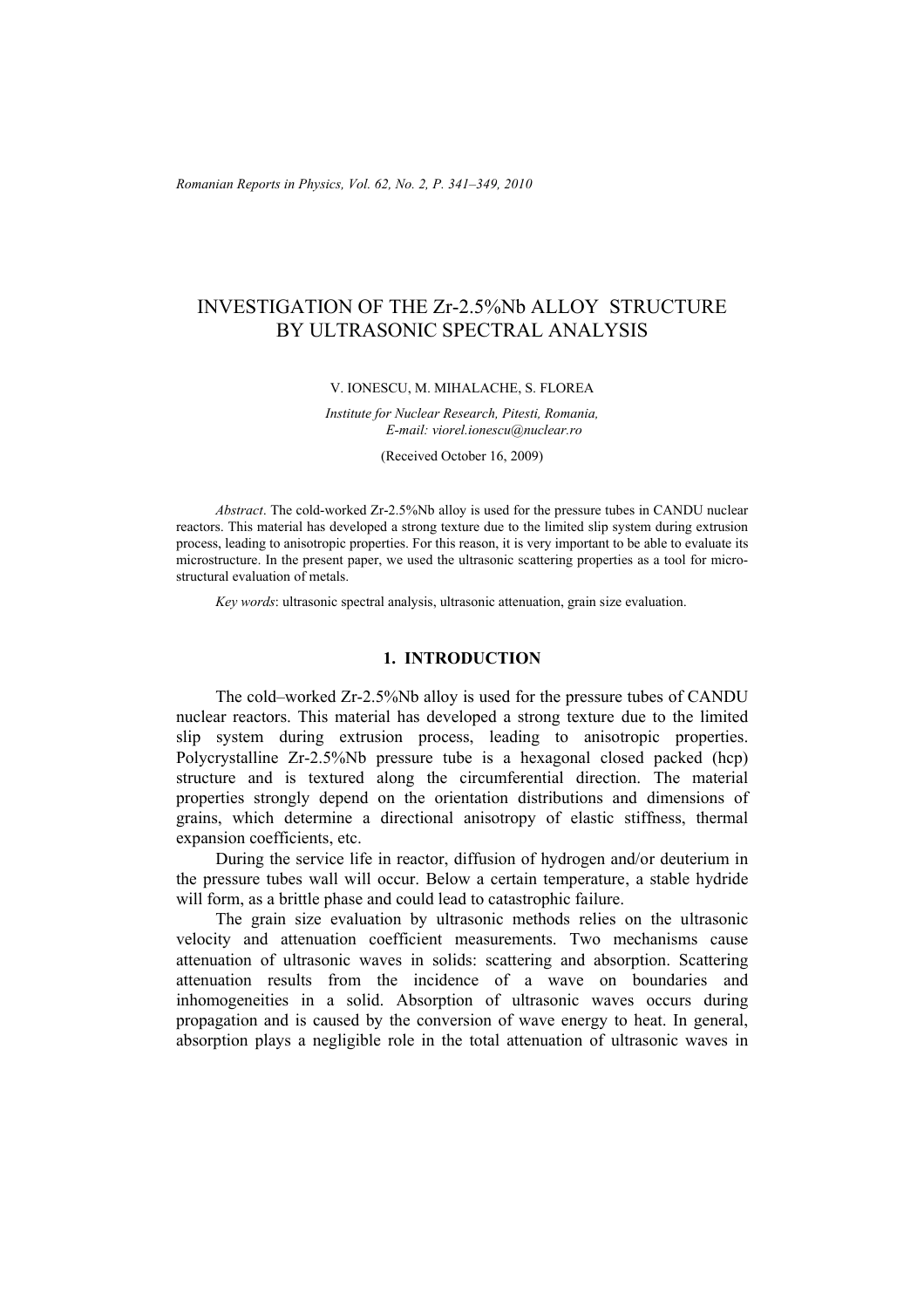solids. Attenuation due to scattering in granular materials is determined by the wavelength of propagation,  $\lambda$ , and the characteristic dimension of the inhomogeneity, *D*.

When the wave length is very large compared to the grain size ( $\lambda > 2\pi D$ , where  $\lambda$  – wave length,  $D$  - the average grain size), Rayleigh scattering occurs and the attenuation coefficient is given by the theoretical curve $[1-3]$ 

$$
\alpha = c_1 f + c_4 f^4,\tag{1}
$$

where  $\alpha$  is the attenuation coefficient, *f* is the frequency of the elastic wave,  $c_1$  is the elastic hysteresis coefficient, and *c*4 is the Rayleigh scattering coefficient.

The effect of scattering of high-frequency waves (both shear and longitudinal) due to grains in polycrystalline materials are complex. The effective elastic constants differ from grain to grain.

This difference occurs not only due to random orientation of the grains but also for different grain sizes. Thus, ultrasonic attenuation is a suitable parameter to evaluate the micro-structural configuration of polycrystalline materials. A quantitative knowledge of ultrasonic attenuation in materials gives an idea about the microstructure such as grain size, pore size, etc.

#### **2. EXPERIMENTAL PROCEDURE**

#### 2.1. ATTENUATION MEASUREMENT

When an ultrasonic signal traverses a medium, the frequency components associated with the input signal are altered. To produce the frequency domain information, a discret Fourier transformation can be used. It is possible to study the effect of material properties on the input signal, by the echo frequency-spectrum analysis.

The frequency dependence of ultrasonic attenuation is determined from the amplitude spectra of two successive back wall echoes from the time domain, deriving from the same emission impulse [4].

In the present paper the ultrasonic attenuation measurements were made at room temperature by the ultrasonic longitudinal waves, pulse-echo contact method. The radio-frequency (RF) signals from the first two back wall surface reflections (E1 and E2 echoes) have been selected and digitized. Each digitized signal was Fourier transformed using an FFT algorithm and were obtained the S1 and S2 spectrums. The frequency dependence of attenuation coefficients,  $\alpha(\omega)$ , is found from the equation [4–6]: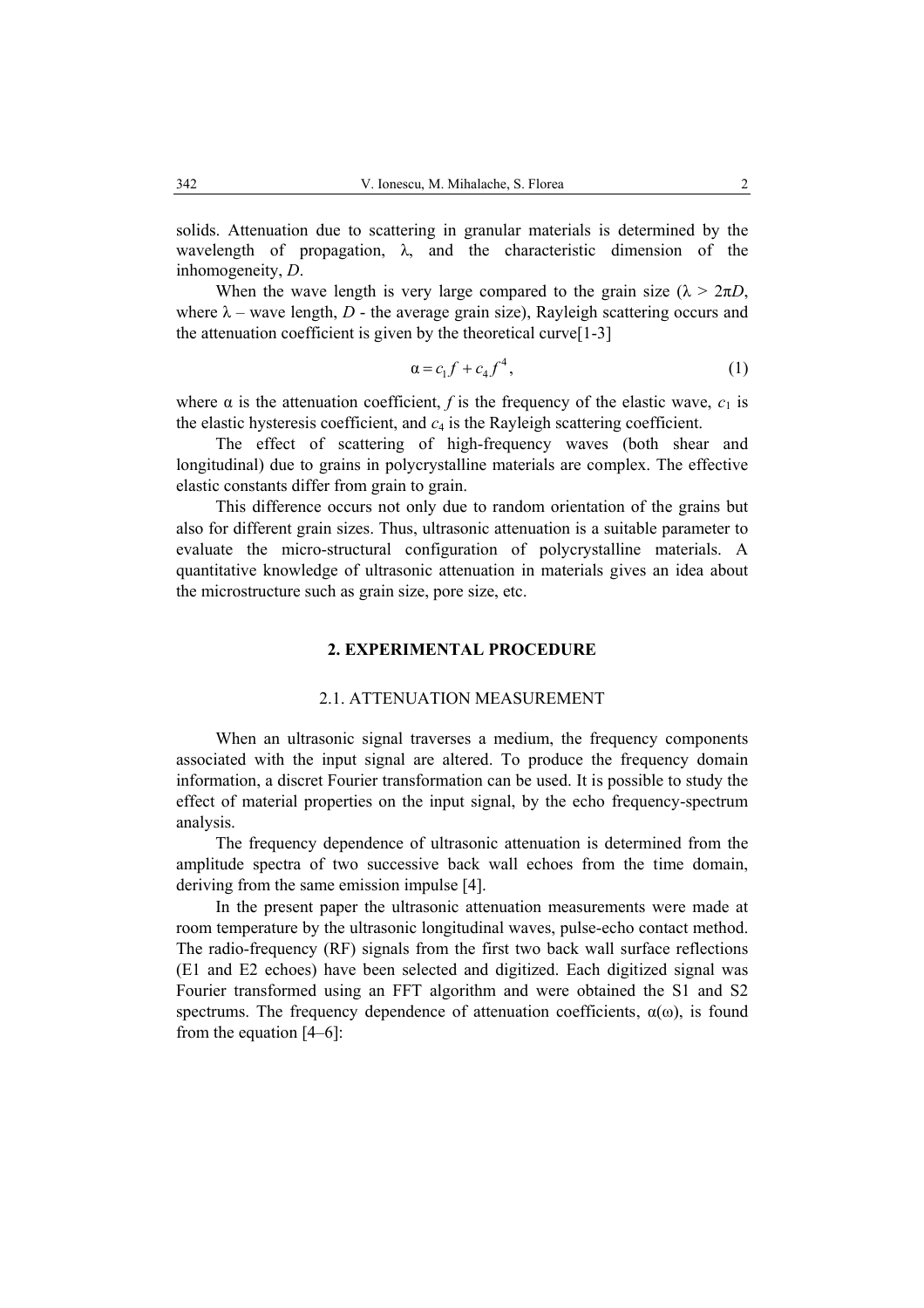$$
\alpha(\omega) = \frac{1}{2d} 20 \lg \frac{A_1(\omega)}{A_2(\omega)},
$$
\n(2)

where  $A_1(\omega)$  and  $A_2(\omega)$  are frequency spectrum amplitudes for S1 and S2 spectrums, and *d* is the sample thickness. In the frequency domain the ratio of the amplitudes for a series of frequency components represents the basis for determining a functional relation between the attenuation coefficient and frequency.

The size of the Zr-2.5%Nb alloy particles are in the range of micron dimension, which is much less than the wave length of the ultrasonic wave, so such scattering should belong to Rayleigh scattering regime.

By fitting the experimental data (2) with the theoretical dependence (1), the real coefficients  $c_1$  and  $c_4$  can be experimental determined.

# 2.2. THE GRAIN SIZE EVALUATION

The grain size evaluation using the ultrasonic data is based on the Lifshits and Parkhomovskii theory [1-3]. The attenuation coefficient for hexagonal crystallites in Rayleigh scattering range can be written in the following form:

$$
\alpha_{\rm S}^{\rm L} = \alpha^{\rm L,L} + \alpha^{\rm L,T} = \frac{\left(\frac{4\pi^3}{450}\right)(Tf^4)}{\left(\rho_{\rm o}^2 v_{\rm L}^3\right)} \left(\frac{a_{\rm l}}{v_{\rm L}^5} + \frac{b_{\rm l}}{v_{\rm T}^5}\right) = STf^4,\tag{3}
$$

where, have been used the following notations:  $f$  – the ultrasonic wave frequency;  $v_{\text{L}}$ ,  $v_{\text{T}}$  – the longitudinal and transversal wave velocities; *T* – the average grain volume; *S* – the proportionality factor

$$
S = \frac{\left(\frac{4\pi^3}{450}\right)}{\left(\rho_o^2 v_L^3\right)} \left(\frac{a_1}{v_L^5} + \frac{b_1}{v_T^5}\right),\tag{4}
$$

where:

$$
a_1 = \frac{88}{15}\gamma^2 + 40\chi^2 + 96\eta^2 + \frac{80}{3}\chi\gamma + \frac{128}{3}\gamma\eta + \frac{320}{3}\chi\eta\,,\tag{5}
$$

$$
b_1 = \frac{82}{15}\gamma^2 + 30\chi^2 + \frac{272}{3}\eta^2 + 30\chi\gamma + \frac{112}{3}\gamma\eta + 80\chi\eta
$$
 (6)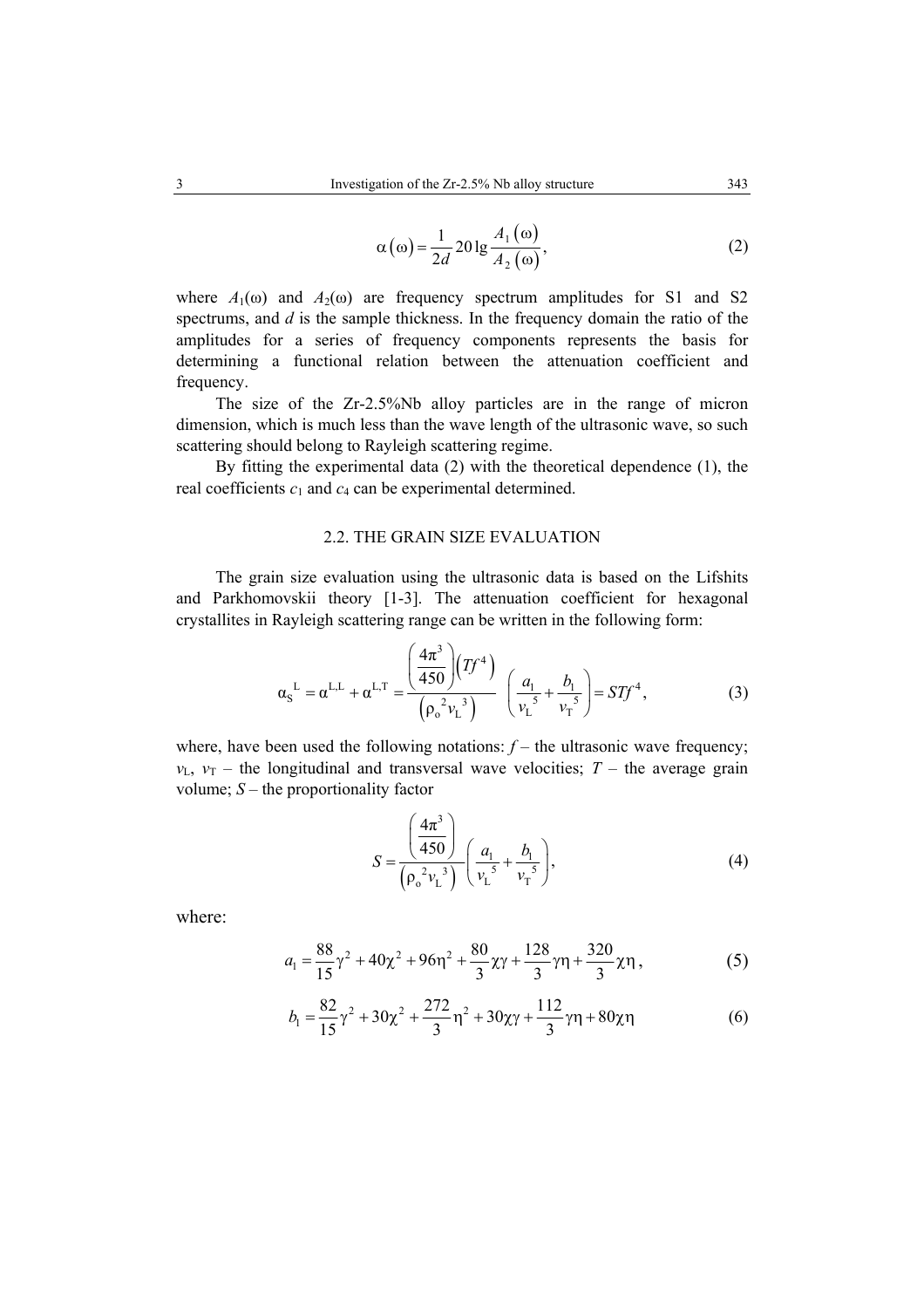$$
\gamma = C_{11} + C_{33} - 2(C_{13} + 2 C_{44}), \tag{7}
$$

$$
\chi = C_{13} - C_{12},\tag{8}
$$

$$
\eta = C_{44} + (C_{12} - C_{11}) / 2, \tag{9}
$$

where  $C_{ii}$  are elastic stiffness.

The relation (3) was written taking into account the mode conversion at scattering process too, for an incident longitudinal wave.

Thus, neglecting the elastic hysteresis loss, for hexagonal crystallites, the average grain volume is obtained from relation:

$$
T \approx \frac{c_4}{S} \,,\tag{10}
$$

where  $c_4$  is the Rayleigh scattering coefficient experimental determined.

It is need to correctly determine the anisotropic elastic stiffness. The anisotropy of the Zr-2.5%Nb alloy could be treated as orthorhombic symmetry, consist of three principal coordinates such as radial, circumferential and axial directions. Thus, the elastic stiffness on the tubular sample coordinate could be expressed as an orthorhombic symmetry [7–13].

### 2.3. SPECIMEN PREPARATION

The measurements of acoustic attenuations of Zr-2.5%Nb alloy were performed at room temperature (20°C) using rectangular parallelepiped samples machined from the same tube. The axis of the samples faces are parallel with the axial (A), circumferential (C) and radial (R) directions of the tub.

The measurements have been performed in radial direction. The  $S_0$  sample was in "as received" state and the  $S_1 \div S_4$  samples were hydrided by slow-rate electrolytic reaction at various concentrations up to aprox. 90ppm. The samples hydrogen content characterization is performed by an ELTRA 04-900 analyser, based on the inert fusion method. The method accuracy is  $\pm 5$  ppm H<sub>2</sub>. It can be seen (Fig. 1) that the slow-rate hydrided samples contain especially δ hydrides platelets which form relatively long "filaments" with prevalent orientation in the circumferential direction.

#### 2.4. EXPERIMENTAL SYSTEM

The ultrasonic system consists of an analogue ultrasonic pulser-receiver (USIP12/KRAUTKRAMER instrument equipped with the special module DTM12), a longitudinal wave contact transducer (ALPHA HP AEROTECH - 10 MHz  $/25$  miniature broadband) and a shear wave contact transducer (V156 -5MHz normal incidence).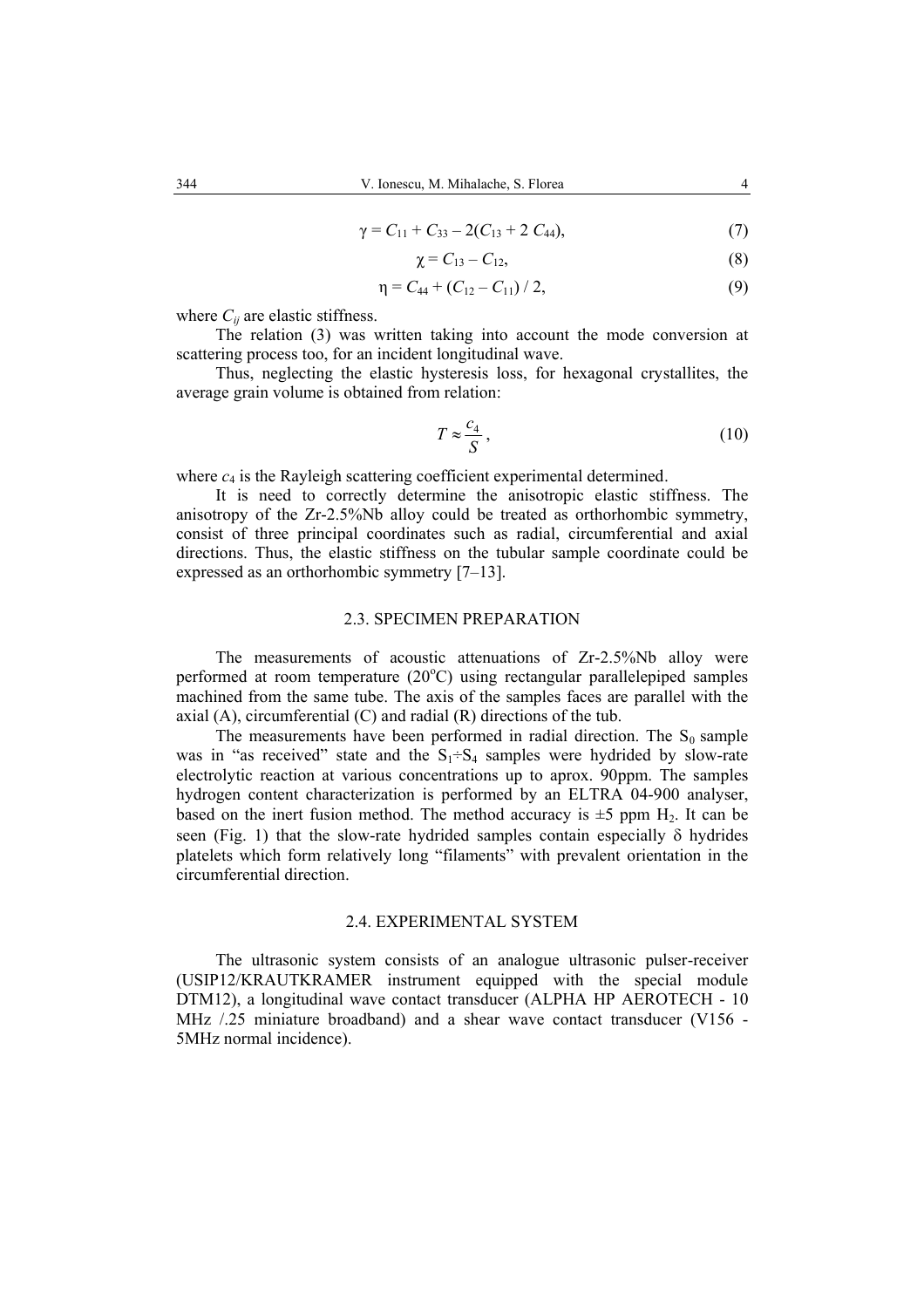For each measured point, the radio-frequency (RF) acquisitioned signals are digitized and processed by spectral analysis software program.



Fig.  $1 - SEM$  image of hydrided Zr-2.5%Nb sample showing the  $\delta$  hydrides trails in radial-circumferential section; hydrogen concentration  $C_H$ =90ppm.

# **3. EXPERIMENTAL RESULTS AND DISCUSSIONS**

Firstly, we have performed the longitudinal and transversal ultrasonic phase velocity measurements, on each sample, for the principal tub directions (Table 1). With these data we have determined the Zr-2.5%Nb pressure tube elastic stiffness (Table 2).

| <b>Sample</b>  | $C_{\rm H}$<br>[ppm] | $V_{\rm L}(R)$<br>[m/s] | $V_T(R)$<br>[m/s] | $V_{\rm L}(A)$<br>[m/s] | $V_T(A)$<br>[m/s] | $V_{\rm L}(C)$<br>[m/s] | $V_T(C)$<br>[m/s] |
|----------------|----------------------|-------------------------|-------------------|-------------------------|-------------------|-------------------------|-------------------|
| S <sub>0</sub> | 10                   | 4688                    | 2272              | 4675                    | 2266              | 4788                    | 2349              |
| S <sub>1</sub> | 50                   | 4723                    | 2281              | 4694                    | 2280              | 4810                    | 2384              |
| S <sub>2</sub> | 55                   | 4718                    | 2285              | 4703                    | 2278              | 4808                    | 2376              |
| S <sub>3</sub> | 65                   | 4738                    | 2287              | 4692                    | 2281              | 4808                    | 2377              |
| S4             | 90                   | 4738                    | 2289              | 4704                    | 2291              | 4819                    | 2367              |

*Table 1*  Longitudinal and transversal ultrasonic phase velocities in Zr-2.5%Nb pressure tube materials.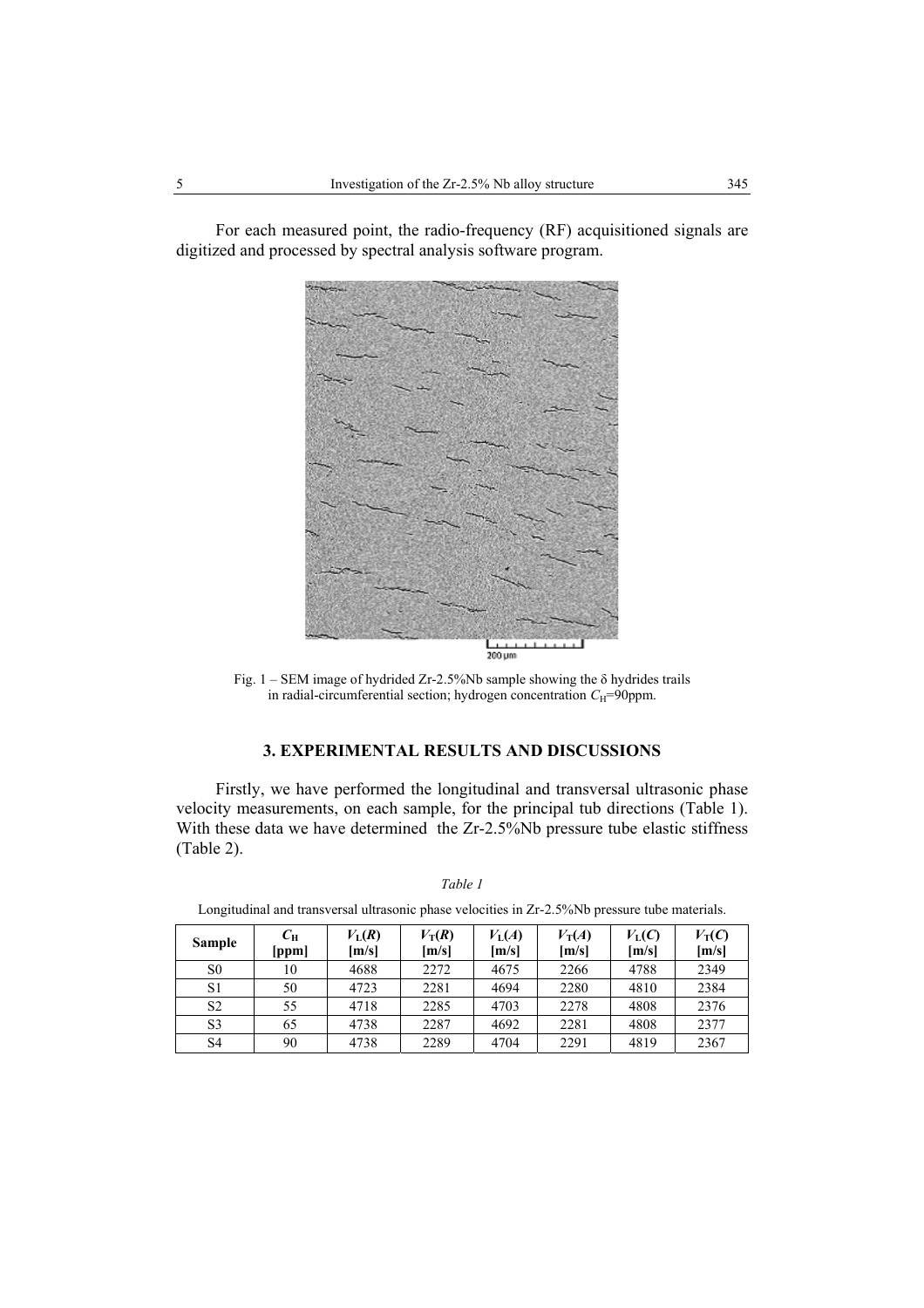#### *Table 2*

Anisotropic elastic stiffness of Zr-2.5%Nb pressure tube materials by ultrasonic velocities measurements

| Sample         | $C_{\rm H}$<br>[ppm] | p<br>$\lfloor \underline{\mathbf{k}} \underline{\mathbf{g}} / m^3 \rfloor$ | $C_{11}$<br>$[N/m^2]$ | $C_{33}$<br>$[N/m^2]$ | $C_{44}$<br>$[N/m^2]$ | $C_{12}$<br>$[N/m^2]$ | $C_{31}$<br>$[N/m^2]$ |
|----------------|----------------------|----------------------------------------------------------------------------|-----------------------|-----------------------|-----------------------|-----------------------|-----------------------|
| S <sub>0</sub> | 10                   | 6480                                                                       | 1.424                 | 1.486                 | 3.345                 | 7.551                 | 7.530                 |
|                |                      |                                                                            | $E+11$                | $E+11$                | $E+10$                | $E+10$                | $E+10$                |
| S <sub>1</sub> | 50                   | 6480                                                                       | 1.445                 | 1.499                 | 3.372                 | 7.712                 | 7.704                 |
|                |                      |                                                                            | $E+11$                | $E+11$                | $E+10$                | $E+10$                | $E+10$                |
| S <sub>2</sub> | 55                   | 6480                                                                       | 1.442                 | 1.498                 | 3.383                 | 7.657                 | 7.569                 |
|                |                      |                                                                            | $E+11$                | $E+11$                | $E+10$                | $E+10$                | $E+10$                |
| S <sub>3</sub> | 65                   | 6480                                                                       | 1.455                 | 1.498                 | 3.389                 | 7.768                 | 7.730                 |
|                |                      |                                                                            | $E+11$                | $E+11$                | $E+10$                | $E+10$                | $E+10$                |
| S4             | 90                   | 6480                                                                       | 1.455                 | 1.505                 | 3.395                 | 7.756                 | 7.743                 |
|                |                      |                                                                            | $E+11$                | $E+11$                | $E+10$                | $E+10$                | $E+10$                |

Notation of hcp single crystal:  $1=2 = a-axis$ ,  $3 = c-axis$ .

Notation of sample coordinate system of axes:  $1 = Axial$  Direction,  $2 = Radial$  Direction, 3 = Circumferential Direction.

Next step, we have performed the attenuation measurements. The theoretical curve (Equation 1) of attenuation coefficient is fitted to the experimental data  $\alpha(\omega)$ , by regression analysis, in the considered frequency range (10÷14MHz). Thus, the elastic hysteresis coefficient  $c_1$ , and the Rayleigh scattering coefficient  $c_4$  are determined. The average grain volume was determined from Eq. 10. The obtained data are presented in Table 3.

| <b>Sample</b>  | $C_{\rm H}$<br>[ppm] | $V_{\rm L}(R)$<br>[m/s] | $V_T(R)$<br>[m/s] | c <sub>1</sub><br>[dB/mm Hz] | $c_4$<br>[dB/mm Hz <sup>4</sup> ] | <b>Grain volume</b><br>obtained by<br>ultrasonic<br>spectroscopy $[\mu m^3]$ |
|----------------|----------------------|-------------------------|-------------------|------------------------------|-----------------------------------|------------------------------------------------------------------------------|
| S <sub>0</sub> | 10                   | 4688                    | 2272              | $-3.22E - 24$                | 9.30E-29                          | $2.96E + 3$                                                                  |
| S1             | 50                   | 4723                    | 2281              | $-4.93E-24$                  | 2.66E-28                          | 8.86E+3                                                                      |
| S <sub>2</sub> | 55                   | 4718                    | 2285              | $-7.84E - 24$                | 2.64E-28                          | 8.89E+3                                                                      |
| S <sub>3</sub> | 65                   | 4738                    | 2287              | $-9.79E - 24$                | 3.13E-28                          | $10.9E + 3$                                                                  |
| S4             | 90                   | 4738                    | 2289              | $-7.37E - 24$                | 3.21E-28                          | $11.0E + 3$                                                                  |

*Table 3*  The calculated polynomial coefficients and the average grain volume for Zr-2.5%Nb samples

The variation of attenuation coefficient,  $\alpha$ , with frequency are displayed in Fig. 2.

An other method for average grain size evaluation is the metallographic techniques. The polished samples were etched chemically [14] and investigated by Scanning Electron Microscopy technique. A typical digital microscopy image of Zr-2.5%Nb pressure tube materials is shown in Fig. 3 (for "as received" state), and Fig. 4 (for hydrided state).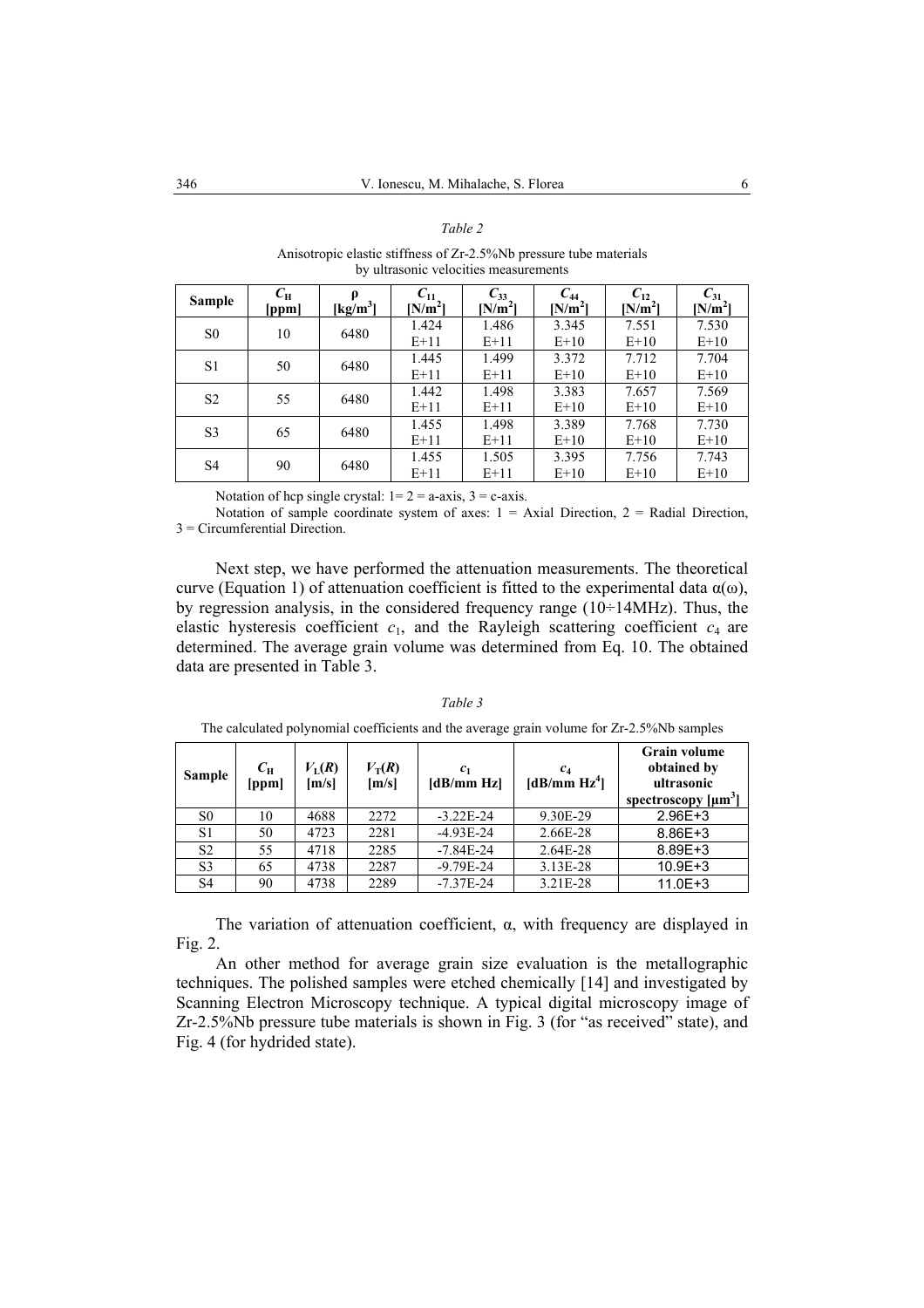

Fig. 2 **–** The frequency dependence of attenuation coefficients.



Fig. 3 – SEM image of "as received" Zr-2.5%Nb sample with the grains limits in radial-circumferential section.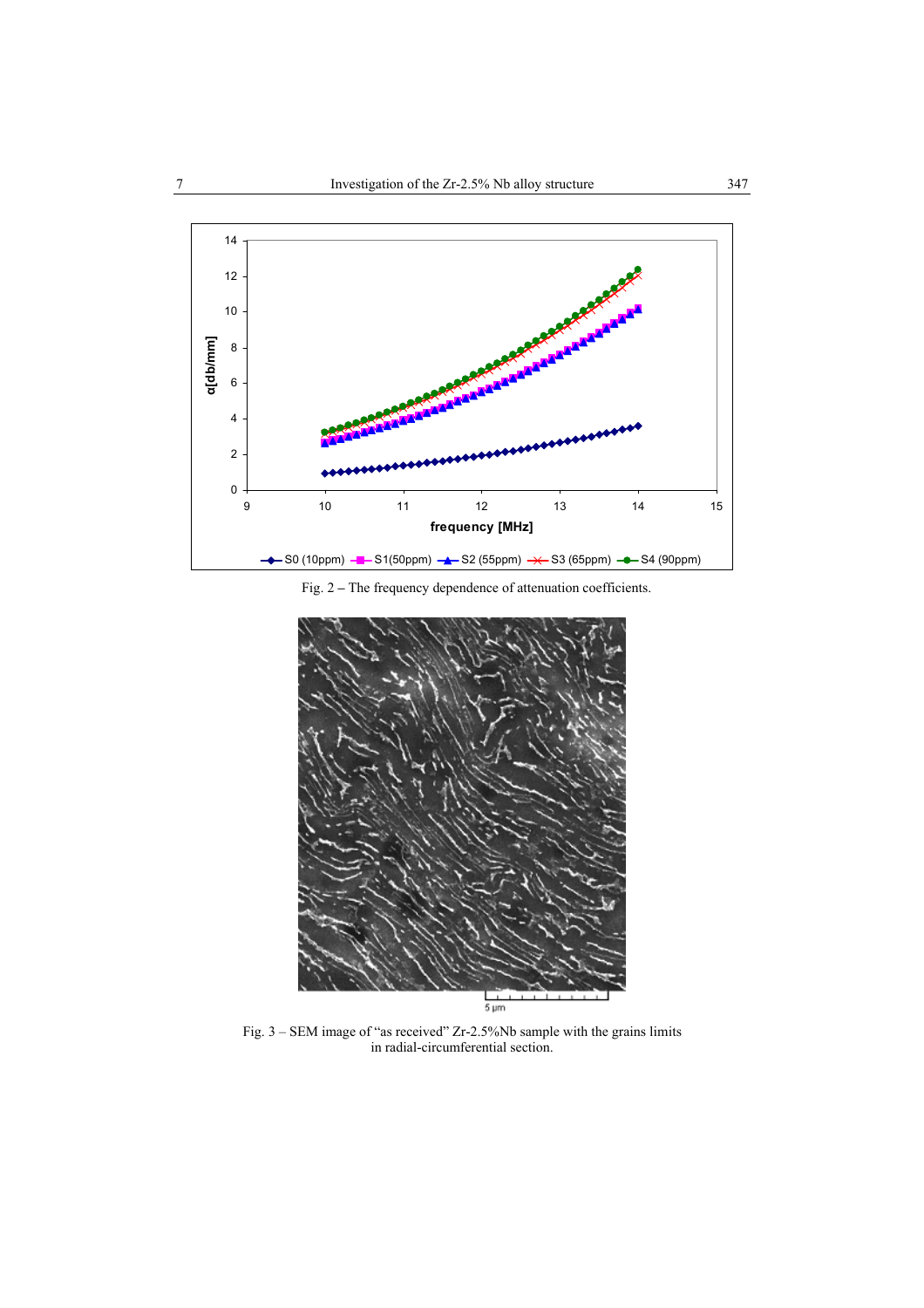

Fig. 4 **–** SEM image of Zr-2.5%Nb hydrided sample showing the grains limits and hydride trail, in radial-circumferential section.

The grain size evaluation from the planar section was evaluated by chord method, according to ASTM E112. For as received material we obtain the following average values of the grain size:  $8-40\mu$ m (in axial direction),  $1-10\mu$ m (in circumferential direction) and 0.5-3µm (in radial direction). The average grain volume values are in the 1.2 E+3  $\mu$ m<sup>3</sup> range. For hydrided alloy, the α-Zr grain volumes (up to 5 E+3  $\mu$ m<sup>3</sup>) are slightly increased in comparison with as received alloy.

This thing is due to the heat treatment ( $T \approx 450^{\circ}$ C) intendend for hydrogen homogenization in material. The Zr-2.5%Nb recrystallization temperature threshold is around value  $T_{\text{th}} = 445^{\circ}$ C.

## **4. CONCLUSIONS**

The frequency dependence of attenuation coefficient in Zr-2.5%Nb alloy was measured in limit of experimental measurement errors, and the scattering coefficient was calculated. The hydrogen presence and grain size increase determine the attenuation increase. The experimental data were fitted to the